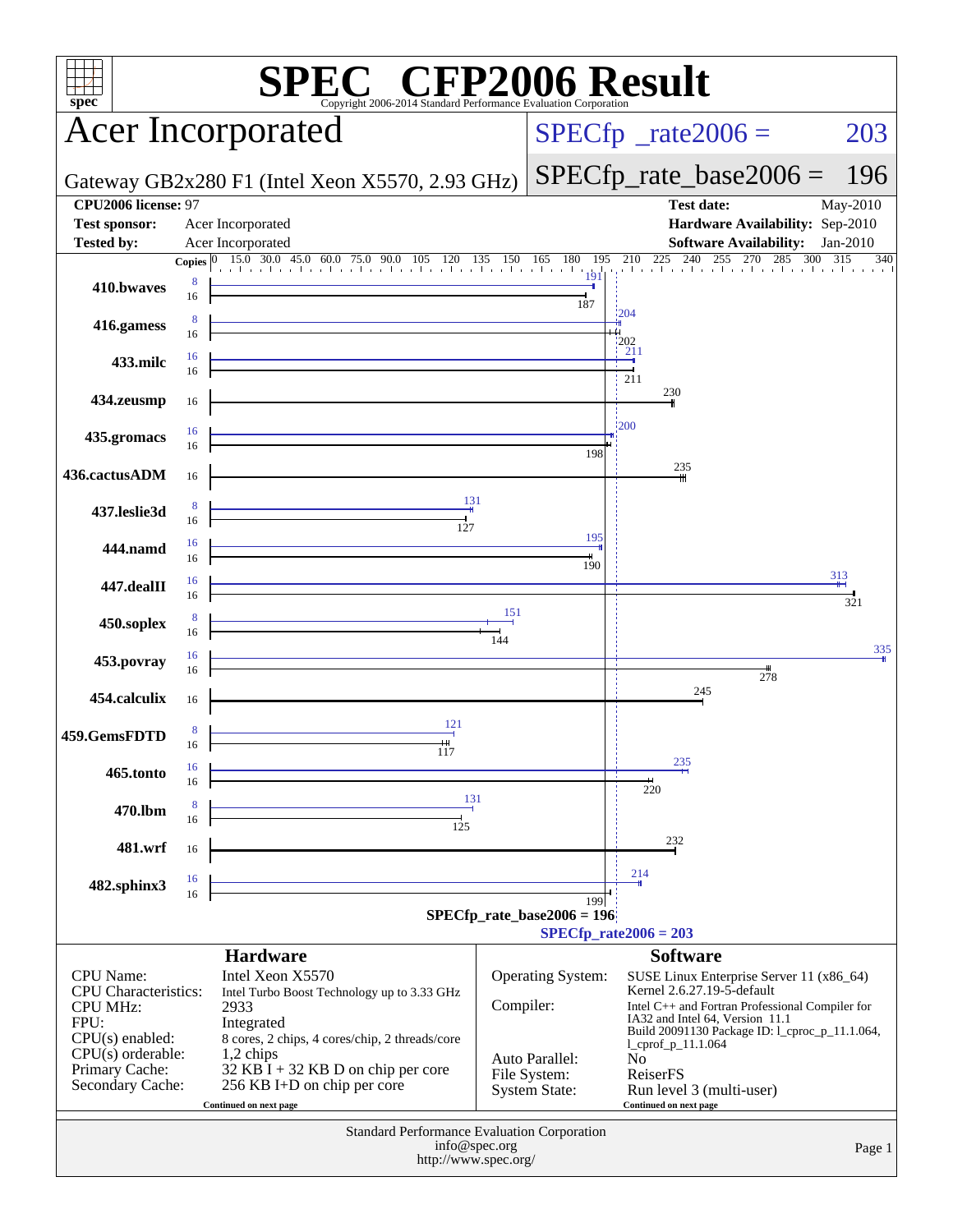

### Acer Incorporated

#### $SPECTp_rate2006 = 203$

Gateway GB2x280 F1 (Intel Xeon X5570, 2.93 GHz)

[SPECfp\\_rate\\_base2006 =](http://www.spec.org/auto/cpu2006/Docs/result-fields.html#SPECfpratebase2006) 196

| CPU <sub>2006</sub> license: 97                                            |                                                                                                                         | <b>Test date:</b><br>$\text{May-}2010$                     |                                             |
|----------------------------------------------------------------------------|-------------------------------------------------------------------------------------------------------------------------|------------------------------------------------------------|---------------------------------------------|
| <b>Test sponsor:</b>                                                       | Acer Incorporated                                                                                                       |                                                            | <b>Hardware Availability:</b> Sep-2010      |
| <b>Tested by:</b>                                                          | Acer Incorporated                                                                                                       |                                                            | <b>Software Availability:</b><br>$Jan-2010$ |
| L3 Cache:<br>Other Cache:<br>Memory:<br>Disk Subsystem:<br>Other Hardware: | 8 MB I+D on chip per chip<br>None<br>24 GB (6 x 4 GB DDR3-1333 RDIMM, ECC, CL9)<br>1 x 150 GB SATA II, 7200 RPM<br>None | <b>Base Pointers:</b><br>Peak Pointers:<br>Other Software: | $64$ -bit<br>$32/64$ -bit<br>None           |

| <b>Results Table</b> |               |                                                                                                          |       |                |       |                |                  |               |                |              |                |              |                |              |
|----------------------|---------------|----------------------------------------------------------------------------------------------------------|-------|----------------|-------|----------------|------------------|---------------|----------------|--------------|----------------|--------------|----------------|--------------|
|                      | <b>Base</b>   |                                                                                                          |       |                |       | <b>Peak</b>    |                  |               |                |              |                |              |                |              |
| <b>Benchmark</b>     | <b>Copies</b> | <b>Seconds</b>                                                                                           | Ratio | <b>Seconds</b> | Ratio | <b>Seconds</b> | Ratio            | <b>Copies</b> | <b>Seconds</b> | <b>Ratio</b> | <b>Seconds</b> | <b>Ratio</b> | <b>Seconds</b> | <b>Ratio</b> |
| 410.bwayes           | 16            | 1165                                                                                                     | 187   | 1161           | 187   | 1162           | <b>187</b>       | 8             | 569            | 191          | 568            | 191          | 571            | 190          |
| 416.gamess           | 16            | 1538                                                                                                     | 204   | 1553           | 202   | 1573           | 199              | 8             | 766            | 204          | 766            | 204          | 770            | 203          |
| 433.milc             | 16            | 697                                                                                                      | 211   | 697            | 211   | 697            | 211              | 16            | 696            | 211          | 697            | 211          | 696            | 211          |
| 434.zeusmp           | 16            | 630                                                                                                      | 231   | 634            | 230   | 633            | <b>230</b>       | 16            | 630            | 231          | 634            | 230          | 633            | 230          |
| 435.gromacs          | 16            | 573                                                                                                      | 200   | 578            | 198   | 579            | 197              | 16            | 570            | 201          | 572            | 200          | 573            | 200          |
| 436.cactusADM        | 16            | 812                                                                                                      | 235   | 816            | 234   | 808            | 237              | 16            | 812            | 235          | 816            | 234          | 808            | 237          |
| 437.leslie3d         | 16            | 1182                                                                                                     | 127   | 1182           | 127   | 1183           | 127              | 8             | 581            | 129          | 576            | 131          | 575            | 131          |
| 444.namd             | 16            | 675                                                                                                      | 190   | 675            | 190   | 679            | 189              | 16            | 660            | <b>195</b>   | 658            | 195          | 662            | 194          |
| 447.dealII           | 16            | 572                                                                                                      | 320   | 571            | 321   | 570            | 321              | 16            | 578            | 317          | 586            | 313          | 584            | 313          |
| $450$ .soplex        | 16            | 992                                                                                                      | 134   | 925            | 144   | 924            | 144              | 8             | 483            | 138          | 443            | 151          | 443            | 151          |
| $453$ .povray        | 16            | 305                                                                                                      | 279   | 307            | 277   | 306            | 278              | 16            | 253            | 336          | 254            | 335          | 254            | 335          |
| 454.calculix         | 16            | 538                                                                                                      | 245   | 538            | 245   | 538            | 245              | 16            | 538            | 245          | 538            | 245          | 538            | 245          |
| 459.GemsFDTD         | 16            | 1426                                                                                                     | 119   | 1470           | 115   | 1445           | <b>117</b>       | 8             | 700            | 121          | 700            | <b>121</b>   | 701            | 121          |
| $465$ .tonto         | 16            | 715                                                                                                      | 220   | 714            | 220   | 721            | 218              | 16            | 670            | 235          | 670            | 235          | 661            | 238          |
| 470.1bm              | 16            | 1759                                                                                                     | 125   | 1762           | 125   | 1759           | <b>125</b>       | 8             | 840            | 131          | 840            | 131          | 841            | 131          |
| 481.wrf              | 16            | 770                                                                                                      | 232   | 772            | 232   | 773            | 231              | 16            | 770            | 232          | 772            | 232          | 773            | 231          |
| 482.sphinx3          | 16            | 1567                                                                                                     | 199   | 1563           | 199   | 1563           | 199 <sub>1</sub> | 16            | 1463           | 213          | 1454           | 214          | 1456           | <u>214</u>   |
|                      |               | Results appear in the order in which they were run. Bold underlined text indicates a median measurement. |       |                |       |                |                  |               |                |              |                |              |                |              |

#### **[Submit Notes](http://www.spec.org/auto/cpu2006/Docs/result-fields.html#SubmitNotes)**

The config file option 'submit' was used. numactl was used to bind copies to the cores

#### **[Operating System Notes](http://www.spec.org/auto/cpu2006/Docs/result-fields.html#OperatingSystemNotes)**

'ulimit -s unlimited' was used to set the stack size to unlimited prior to run

#### **[Platform Notes](http://www.spec.org/auto/cpu2006/Docs/result-fields.html#PlatformNotes)**

 Fan speed set to full Speed (ie. Enterprise Blade mode) with Smart Blade Console through CMM (Chassis Management Module)

> Standard Performance Evaluation Corporation [info@spec.org](mailto:info@spec.org) <http://www.spec.org/>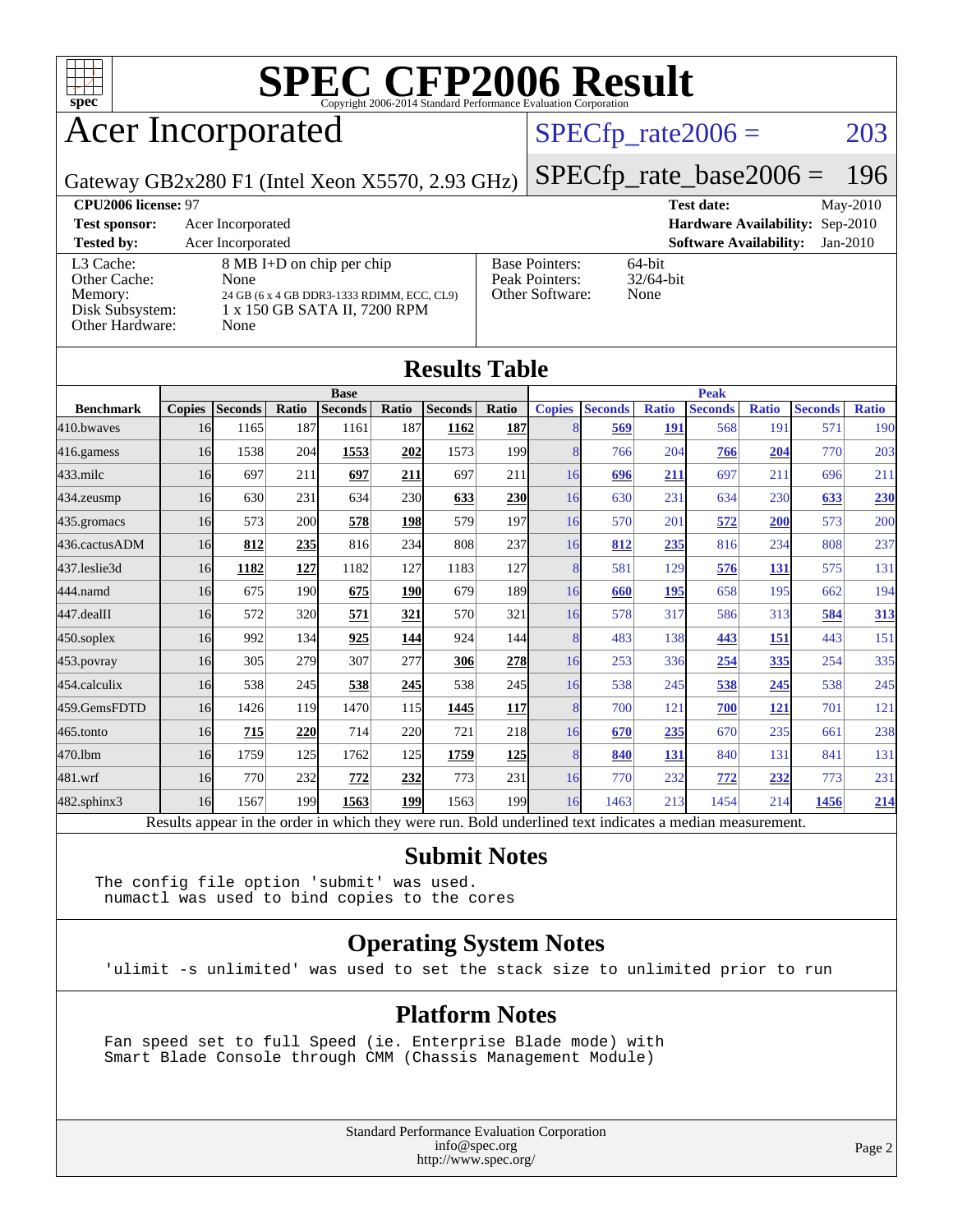

### Acer Incorporated

 $SPECTp_rate2006 = 203$ 

Gateway GB2x280 F1 (Intel Xeon X5570, 2.93 GHz)

**[Tested by:](http://www.spec.org/auto/cpu2006/Docs/result-fields.html#Testedby)** Acer Incorporated **[Software Availability:](http://www.spec.org/auto/cpu2006/Docs/result-fields.html#SoftwareAvailability)** Jan-2010

[SPECfp\\_rate\\_base2006 =](http://www.spec.org/auto/cpu2006/Docs/result-fields.html#SPECfpratebase2006) 196 **[CPU2006 license:](http://www.spec.org/auto/cpu2006/Docs/result-fields.html#CPU2006license)** 97 **[Test date:](http://www.spec.org/auto/cpu2006/Docs/result-fields.html#Testdate)** May-2010 **[Test sponsor:](http://www.spec.org/auto/cpu2006/Docs/result-fields.html#Testsponsor)** Acer Incorporated **[Hardware Availability:](http://www.spec.org/auto/cpu2006/Docs/result-fields.html#HardwareAvailability)** Sep-2010

#### **[General Notes](http://www.spec.org/auto/cpu2006/Docs/result-fields.html#GeneralNotes)**

Binaries were compiled on SLES 10 with Binutils 2.18.50.0.7.20080502

 The Acer AB2x280 F1, and Gateway GB2x280 F1 are electronically equivalent. This result was measured on Gateway GB2x280 F1.

#### **[Base Compiler Invocation](http://www.spec.org/auto/cpu2006/Docs/result-fields.html#BaseCompilerInvocation)**

 $C$  benchmarks:<br>icc  $-m64$ 

[C++ benchmarks:](http://www.spec.org/auto/cpu2006/Docs/result-fields.html#CXXbenchmarks) [icpc -m64](http://www.spec.org/cpu2006/results/res2010q3/cpu2006-20100715-12384.flags.html#user_CXXbase_intel_icpc_64bit_bedb90c1146cab66620883ef4f41a67e)

[Fortran benchmarks](http://www.spec.org/auto/cpu2006/Docs/result-fields.html#Fortranbenchmarks): [ifort -m64](http://www.spec.org/cpu2006/results/res2010q3/cpu2006-20100715-12384.flags.html#user_FCbase_intel_ifort_64bit_ee9d0fb25645d0210d97eb0527dcc06e)

[Benchmarks using both Fortran and C](http://www.spec.org/auto/cpu2006/Docs/result-fields.html#BenchmarksusingbothFortranandC):<br>icc -m64 ifort -m64  $-m64$  ifort  $-m64$ 

#### **[Base Portability Flags](http://www.spec.org/auto/cpu2006/Docs/result-fields.html#BasePortabilityFlags)**

| 410.bwaves: -DSPEC CPU LP64<br>416.gamess: -DSPEC_CPU_LP64<br>433.milc: -DSPEC CPU LP64<br>434.zeusmp: - DSPEC_CPU_LP64<br>435.gromacs: -DSPEC_CPU_LP64 -nofor_main<br>436.cactusADM: -DSPEC CPU LP64 -nofor main<br>437.leslie3d: -DSPEC CPU LP64<br>444.namd: -DSPEC CPU LP64<br>447.dealII: -DSPEC CPU LP64 |                                                                |
|----------------------------------------------------------------------------------------------------------------------------------------------------------------------------------------------------------------------------------------------------------------------------------------------------------------|----------------------------------------------------------------|
| 450.soplex: - DSPEC_CPU_LP64<br>453.povray: - DSPEC_CPU_LP64<br>454.calculix: - DSPEC CPU LP64 - nofor main<br>459. GemsFDTD: - DSPEC CPU LP64<br>465.tonto: - DSPEC CPU LP64                                                                                                                                  |                                                                |
| 470.1bm: - DSPEC CPU LP64<br>482.sphinx3: -DSPEC CPU LP64                                                                                                                                                                                                                                                      | 481.wrf: -DSPEC CPU_LP64 -DSPEC_CPU_CASE_FLAG -DSPEC_CPU_LINUX |

#### **[Base Optimization Flags](http://www.spec.org/auto/cpu2006/Docs/result-fields.html#BaseOptimizationFlags)**

[C benchmarks](http://www.spec.org/auto/cpu2006/Docs/result-fields.html#Cbenchmarks):

[-xSSE4.2](http://www.spec.org/cpu2006/results/res2010q3/cpu2006-20100715-12384.flags.html#user_CCbase_f-xSSE42_f91528193cf0b216347adb8b939d4107) [-ipo](http://www.spec.org/cpu2006/results/res2010q3/cpu2006-20100715-12384.flags.html#user_CCbase_f-ipo) [-O3](http://www.spec.org/cpu2006/results/res2010q3/cpu2006-20100715-12384.flags.html#user_CCbase_f-O3) [-no-prec-div](http://www.spec.org/cpu2006/results/res2010q3/cpu2006-20100715-12384.flags.html#user_CCbase_f-no-prec-div) [-static](http://www.spec.org/cpu2006/results/res2010q3/cpu2006-20100715-12384.flags.html#user_CCbase_f-static)

[C++ benchmarks:](http://www.spec.org/auto/cpu2006/Docs/result-fields.html#CXXbenchmarks) [-xSSE4.2](http://www.spec.org/cpu2006/results/res2010q3/cpu2006-20100715-12384.flags.html#user_CXXbase_f-xSSE42_f91528193cf0b216347adb8b939d4107) [-ipo](http://www.spec.org/cpu2006/results/res2010q3/cpu2006-20100715-12384.flags.html#user_CXXbase_f-ipo) [-O3](http://www.spec.org/cpu2006/results/res2010q3/cpu2006-20100715-12384.flags.html#user_CXXbase_f-O3) [-no-prec-div](http://www.spec.org/cpu2006/results/res2010q3/cpu2006-20100715-12384.flags.html#user_CXXbase_f-no-prec-div) [-static](http://www.spec.org/cpu2006/results/res2010q3/cpu2006-20100715-12384.flags.html#user_CXXbase_f-static)

Continued on next page

Standard Performance Evaluation Corporation [info@spec.org](mailto:info@spec.org) <http://www.spec.org/>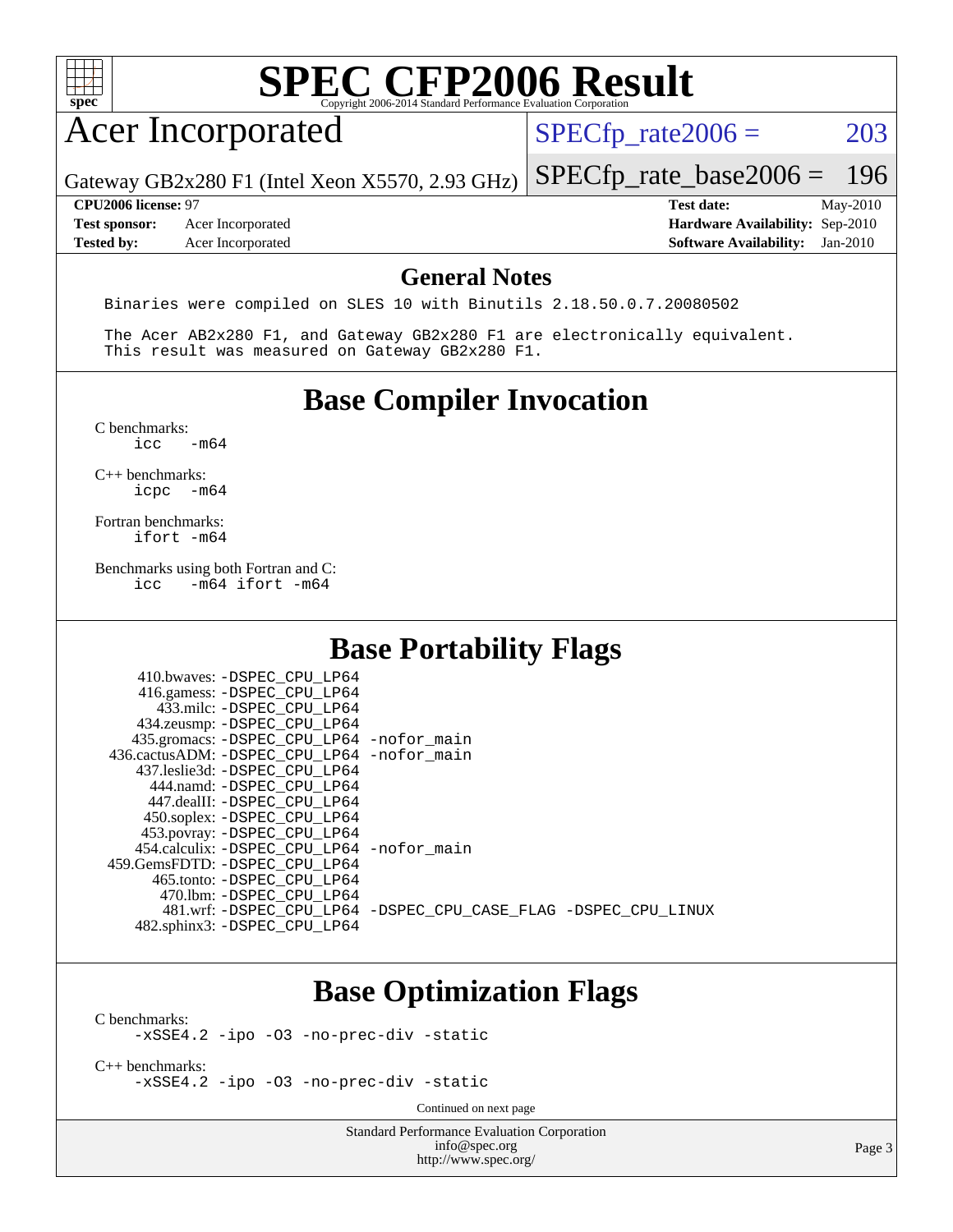

Acer Incorporated

 $SPECTp_rate2006 = 203$ 

Gateway GB2x280 F1 (Intel Xeon X5570, 2.93 GHz)

[SPECfp\\_rate\\_base2006 =](http://www.spec.org/auto/cpu2006/Docs/result-fields.html#SPECfpratebase2006) 196

**[Test sponsor:](http://www.spec.org/auto/cpu2006/Docs/result-fields.html#Testsponsor)** Acer Incorporated **[Hardware Availability:](http://www.spec.org/auto/cpu2006/Docs/result-fields.html#HardwareAvailability)** Sep-2010

**[CPU2006 license:](http://www.spec.org/auto/cpu2006/Docs/result-fields.html#CPU2006license)** 97 **[Test date:](http://www.spec.org/auto/cpu2006/Docs/result-fields.html#Testdate)** May-2010 **[Tested by:](http://www.spec.org/auto/cpu2006/Docs/result-fields.html#Testedby)** Acer Incorporated **[Software Availability:](http://www.spec.org/auto/cpu2006/Docs/result-fields.html#SoftwareAvailability)** Jan-2010

#### **[Base Optimization Flags \(Continued\)](http://www.spec.org/auto/cpu2006/Docs/result-fields.html#BaseOptimizationFlags)**

[Fortran benchmarks](http://www.spec.org/auto/cpu2006/Docs/result-fields.html#Fortranbenchmarks): [-xSSE4.2](http://www.spec.org/cpu2006/results/res2010q3/cpu2006-20100715-12384.flags.html#user_FCbase_f-xSSE42_f91528193cf0b216347adb8b939d4107) [-ipo](http://www.spec.org/cpu2006/results/res2010q3/cpu2006-20100715-12384.flags.html#user_FCbase_f-ipo) [-O3](http://www.spec.org/cpu2006/results/res2010q3/cpu2006-20100715-12384.flags.html#user_FCbase_f-O3) [-no-prec-div](http://www.spec.org/cpu2006/results/res2010q3/cpu2006-20100715-12384.flags.html#user_FCbase_f-no-prec-div) [-static](http://www.spec.org/cpu2006/results/res2010q3/cpu2006-20100715-12384.flags.html#user_FCbase_f-static)

[Benchmarks using both Fortran and C](http://www.spec.org/auto/cpu2006/Docs/result-fields.html#BenchmarksusingbothFortranandC): [-xSSE4.2](http://www.spec.org/cpu2006/results/res2010q3/cpu2006-20100715-12384.flags.html#user_CC_FCbase_f-xSSE42_f91528193cf0b216347adb8b939d4107) [-ipo](http://www.spec.org/cpu2006/results/res2010q3/cpu2006-20100715-12384.flags.html#user_CC_FCbase_f-ipo) [-O3](http://www.spec.org/cpu2006/results/res2010q3/cpu2006-20100715-12384.flags.html#user_CC_FCbase_f-O3) [-no-prec-div](http://www.spec.org/cpu2006/results/res2010q3/cpu2006-20100715-12384.flags.html#user_CC_FCbase_f-no-prec-div) [-static](http://www.spec.org/cpu2006/results/res2010q3/cpu2006-20100715-12384.flags.html#user_CC_FCbase_f-static)

**[Peak Compiler Invocation](http://www.spec.org/auto/cpu2006/Docs/result-fields.html#PeakCompilerInvocation)**

[C benchmarks \(except as noted below\)](http://www.spec.org/auto/cpu2006/Docs/result-fields.html#Cbenchmarksexceptasnotedbelow):  $\text{icc}$  -m64

482.sphinx3: [icc -m32](http://www.spec.org/cpu2006/results/res2010q3/cpu2006-20100715-12384.flags.html#user_peakCCLD482_sphinx3_intel_icc_32bit_a6a621f8d50482236b970c6ac5f55f93)

[C++ benchmarks \(except as noted below\):](http://www.spec.org/auto/cpu2006/Docs/result-fields.html#CXXbenchmarksexceptasnotedbelow) [icpc -m64](http://www.spec.org/cpu2006/results/res2010q3/cpu2006-20100715-12384.flags.html#user_CXXpeak_intel_icpc_64bit_bedb90c1146cab66620883ef4f41a67e)

450.soplex: [icpc -m32](http://www.spec.org/cpu2006/results/res2010q3/cpu2006-20100715-12384.flags.html#user_peakCXXLD450_soplex_intel_icpc_32bit_4e5a5ef1a53fd332b3c49e69c3330699)

[Fortran benchmarks](http://www.spec.org/auto/cpu2006/Docs/result-fields.html#Fortranbenchmarks): [ifort -m64](http://www.spec.org/cpu2006/results/res2010q3/cpu2006-20100715-12384.flags.html#user_FCpeak_intel_ifort_64bit_ee9d0fb25645d0210d97eb0527dcc06e)

[Benchmarks using both Fortran and C](http://www.spec.org/auto/cpu2006/Docs/result-fields.html#BenchmarksusingbothFortranandC): [icc -m64](http://www.spec.org/cpu2006/results/res2010q3/cpu2006-20100715-12384.flags.html#user_CC_FCpeak_intel_icc_64bit_0b7121f5ab7cfabee23d88897260401c) [ifort -m64](http://www.spec.org/cpu2006/results/res2010q3/cpu2006-20100715-12384.flags.html#user_CC_FCpeak_intel_ifort_64bit_ee9d0fb25645d0210d97eb0527dcc06e)

#### **[Peak Portability Flags](http://www.spec.org/auto/cpu2006/Docs/result-fields.html#PeakPortabilityFlags)**

| 410.bwaves: -DSPEC CPU LP64                |                                                                |
|--------------------------------------------|----------------------------------------------------------------|
| 416.gamess: -DSPEC_CPU_LP64                |                                                                |
| 433.milc: -DSPEC CPU LP64                  |                                                                |
| 434.zeusmp: -DSPEC_CPU_LP64                |                                                                |
| 435.gromacs: -DSPEC_CPU_LP64 -nofor_main   |                                                                |
| 436.cactusADM: -DSPEC CPU LP64 -nofor main |                                                                |
| 437.leslie3d: -DSPEC CPU LP64              |                                                                |
| 444.namd: -DSPEC_CPU_LP64                  |                                                                |
| 447.dealII: -DSPEC CPU LP64                |                                                                |
| 453.povray: -DSPEC_CPU_LP64                |                                                                |
| 454.calculix: -DSPEC_CPU_LP64 -nofor_main  |                                                                |
| 459.GemsFDTD: -DSPEC CPU LP64              |                                                                |
| 465.tonto: - DSPEC CPU LP64                |                                                                |
| 470.1bm: - DSPEC CPU LP64                  |                                                                |
|                                            | 481.wrf: -DSPEC_CPU_LP64 -DSPEC_CPU_CASE_FLAG -DSPEC_CPU_LINUX |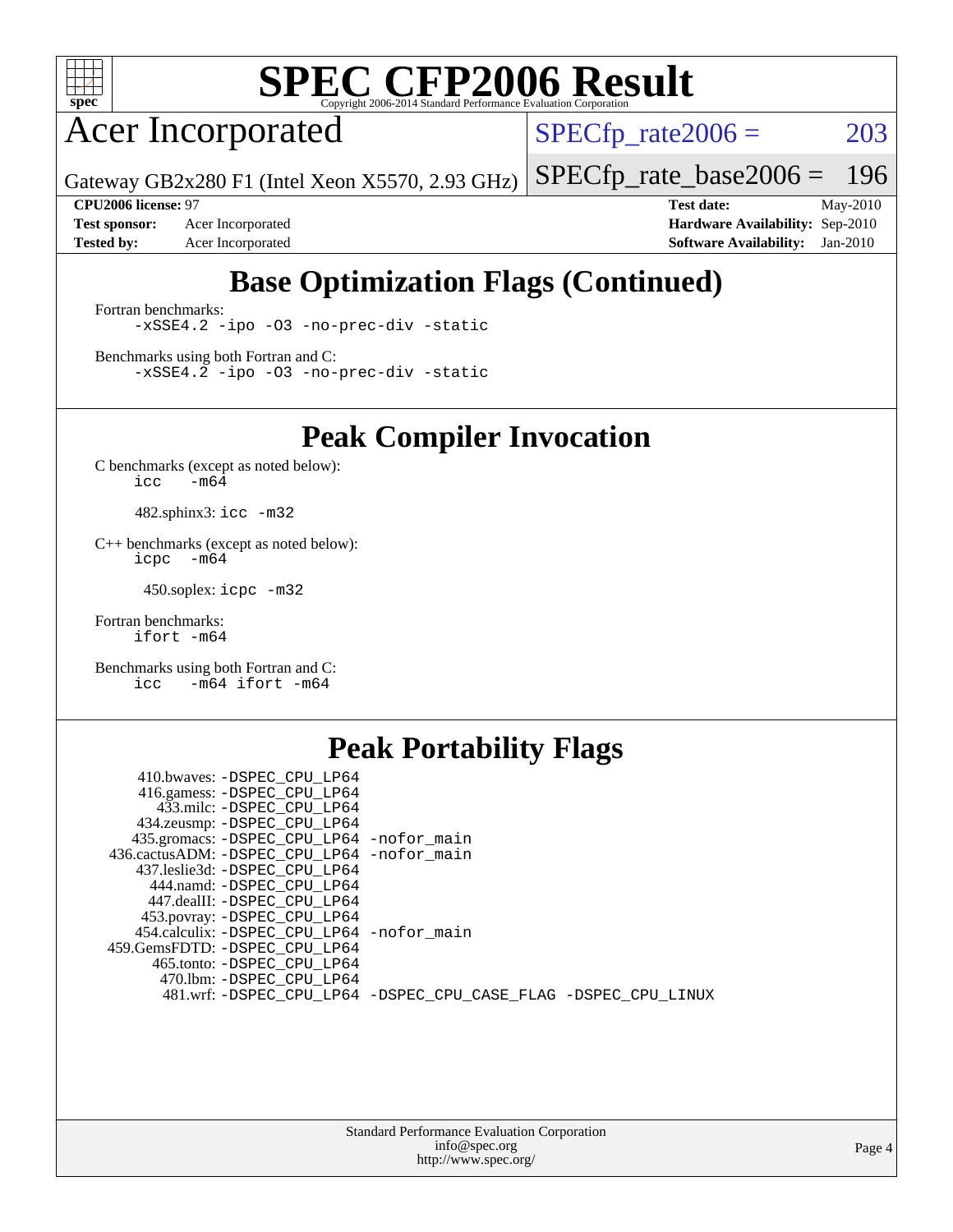

Acer Incorporated

 $SPECTp\_rate2006 = 203$ 

Page 5

Gateway GB2x280 F1 (Intel Xeon X5570, 2.93 GHz)

[SPECfp\\_rate\\_base2006 =](http://www.spec.org/auto/cpu2006/Docs/result-fields.html#SPECfpratebase2006) 196

**[CPU2006 license:](http://www.spec.org/auto/cpu2006/Docs/result-fields.html#CPU2006license)** 97 **[Test date:](http://www.spec.org/auto/cpu2006/Docs/result-fields.html#Testdate)** May-2010

**[Test sponsor:](http://www.spec.org/auto/cpu2006/Docs/result-fields.html#Testsponsor)** Acer Incorporated **[Hardware Availability:](http://www.spec.org/auto/cpu2006/Docs/result-fields.html#HardwareAvailability)** Sep-2010 **[Tested by:](http://www.spec.org/auto/cpu2006/Docs/result-fields.html#Testedby)** Acer Incorporated **[Software Availability:](http://www.spec.org/auto/cpu2006/Docs/result-fields.html#SoftwareAvailability)** Jan-2010

#### **[Peak Optimization Flags](http://www.spec.org/auto/cpu2006/Docs/result-fields.html#PeakOptimizationFlags)**

#### [C benchmarks](http://www.spec.org/auto/cpu2006/Docs/result-fields.html#Cbenchmarks):

Standard Performance Evaluation Corporation 433.milc: [-xSSE4.2](http://www.spec.org/cpu2006/results/res2010q3/cpu2006-20100715-12384.flags.html#user_peakPASS2_CFLAGSPASS2_LDFLAGS433_milc_f-xSSE42_f91528193cf0b216347adb8b939d4107)(pass 2) [-prof-gen](http://www.spec.org/cpu2006/results/res2010q3/cpu2006-20100715-12384.flags.html#user_peakPASS1_CFLAGSPASS1_LDFLAGS433_milc_prof_gen_e43856698f6ca7b7e442dfd80e94a8fc)(pass 1) [-ipo](http://www.spec.org/cpu2006/results/res2010q3/cpu2006-20100715-12384.flags.html#user_peakPASS2_CFLAGSPASS2_LDFLAGS433_milc_f-ipo)(pass 2) [-O3](http://www.spec.org/cpu2006/results/res2010q3/cpu2006-20100715-12384.flags.html#user_peakPASS2_CFLAGSPASS2_LDFLAGS433_milc_f-O3)(pass 2) [-no-prec-div](http://www.spec.org/cpu2006/results/res2010q3/cpu2006-20100715-12384.flags.html#user_peakPASS2_CFLAGSPASS2_LDFLAGS433_milc_f-no-prec-div)(pass 2) [-static](http://www.spec.org/cpu2006/results/res2010q3/cpu2006-20100715-12384.flags.html#user_peakPASS2_CFLAGSPASS2_LDFLAGS433_milc_f-static)(pass 2) [-prof-use](http://www.spec.org/cpu2006/results/res2010q3/cpu2006-20100715-12384.flags.html#user_peakPASS2_CFLAGSPASS2_LDFLAGS433_milc_prof_use_bccf7792157ff70d64e32fe3e1250b55)(pass 2) [-fno-alias](http://www.spec.org/cpu2006/results/res2010q3/cpu2006-20100715-12384.flags.html#user_peakOPTIMIZE433_milc_f-no-alias_694e77f6c5a51e658e82ccff53a9e63a) [-opt-prefetch](http://www.spec.org/cpu2006/results/res2010q3/cpu2006-20100715-12384.flags.html#user_peakOPTIMIZE433_milc_f-opt-prefetch) 470.1bm:  $-xSSE4$ . 2(pass 2)  $-prof-gen(pass 1) -ipo(pass 2) -O3(pass 2)$  $-prof-gen(pass 1) -ipo(pass 2) -O3(pass 2)$  $-prof-gen(pass 1) -ipo(pass 2) -O3(pass 2)$  $-prof-gen(pass 1) -ipo(pass 2) -O3(pass 2)$  $-prof-gen(pass 1) -ipo(pass 2) -O3(pass 2)$  $-prof-gen(pass 1) -ipo(pass 2) -O3(pass 2)$ [-no-prec-div](http://www.spec.org/cpu2006/results/res2010q3/cpu2006-20100715-12384.flags.html#user_peakPASS2_CFLAGSPASS2_LDFLAGS470_lbm_f-no-prec-div)(pass 2) [-static](http://www.spec.org/cpu2006/results/res2010q3/cpu2006-20100715-12384.flags.html#user_peakPASS2_CFLAGSPASS2_LDFLAGS470_lbm_f-static)(pass 2) [-prof-use](http://www.spec.org/cpu2006/results/res2010q3/cpu2006-20100715-12384.flags.html#user_peakPASS2_CFLAGSPASS2_LDFLAGS470_lbm_prof_use_bccf7792157ff70d64e32fe3e1250b55)(pass 2) [-opt-malloc-options=3](http://www.spec.org/cpu2006/results/res2010q3/cpu2006-20100715-12384.flags.html#user_peakOPTIMIZE470_lbm_f-opt-malloc-options_13ab9b803cf986b4ee62f0a5998c2238) [-ansi-alias](http://www.spec.org/cpu2006/results/res2010q3/cpu2006-20100715-12384.flags.html#user_peakOPTIMIZE470_lbm_f-ansi-alias) [-auto-ilp32](http://www.spec.org/cpu2006/results/res2010q3/cpu2006-20100715-12384.flags.html#user_peakCOPTIMIZE470_lbm_f-auto-ilp32) 482.sphinx3: [-xSSE4.2](http://www.spec.org/cpu2006/results/res2010q3/cpu2006-20100715-12384.flags.html#user_peakOPTIMIZE482_sphinx3_f-xSSE42_f91528193cf0b216347adb8b939d4107) [-ipo](http://www.spec.org/cpu2006/results/res2010q3/cpu2006-20100715-12384.flags.html#user_peakOPTIMIZE482_sphinx3_f-ipo) [-O3](http://www.spec.org/cpu2006/results/res2010q3/cpu2006-20100715-12384.flags.html#user_peakOPTIMIZE482_sphinx3_f-O3) [-no-prec-div](http://www.spec.org/cpu2006/results/res2010q3/cpu2006-20100715-12384.flags.html#user_peakOPTIMIZE482_sphinx3_f-no-prec-div) [-static](http://www.spec.org/cpu2006/results/res2010q3/cpu2006-20100715-12384.flags.html#user_peakOPTIMIZE482_sphinx3_f-static) [-unroll2](http://www.spec.org/cpu2006/results/res2010q3/cpu2006-20100715-12384.flags.html#user_peakCOPTIMIZE482_sphinx3_f-unroll_784dae83bebfb236979b41d2422d7ec2) [C++ benchmarks:](http://www.spec.org/auto/cpu2006/Docs/result-fields.html#CXXbenchmarks) 444.namd: [-xSSE4.2](http://www.spec.org/cpu2006/results/res2010q3/cpu2006-20100715-12384.flags.html#user_peakPASS2_CXXFLAGSPASS2_LDFLAGS444_namd_f-xSSE42_f91528193cf0b216347adb8b939d4107)(pass 2) [-prof-gen](http://www.spec.org/cpu2006/results/res2010q3/cpu2006-20100715-12384.flags.html#user_peakPASS1_CXXFLAGSPASS1_LDFLAGS444_namd_prof_gen_e43856698f6ca7b7e442dfd80e94a8fc)(pass 1) [-ipo](http://www.spec.org/cpu2006/results/res2010q3/cpu2006-20100715-12384.flags.html#user_peakPASS2_CXXFLAGSPASS2_LDFLAGS444_namd_f-ipo)(pass 2) [-O3](http://www.spec.org/cpu2006/results/res2010q3/cpu2006-20100715-12384.flags.html#user_peakPASS2_CXXFLAGSPASS2_LDFLAGS444_namd_f-O3)(pass 2) [-no-prec-div](http://www.spec.org/cpu2006/results/res2010q3/cpu2006-20100715-12384.flags.html#user_peakPASS2_CXXFLAGSPASS2_LDFLAGS444_namd_f-no-prec-div)(pass 2) [-static](http://www.spec.org/cpu2006/results/res2010q3/cpu2006-20100715-12384.flags.html#user_peakPASS2_CXXFLAGSPASS2_LDFLAGS444_namd_f-static)(pass 2) [-prof-use](http://www.spec.org/cpu2006/results/res2010q3/cpu2006-20100715-12384.flags.html#user_peakPASS2_CXXFLAGSPASS2_LDFLAGS444_namd_prof_use_bccf7792157ff70d64e32fe3e1250b55)(pass 2) [-fno-alias](http://www.spec.org/cpu2006/results/res2010q3/cpu2006-20100715-12384.flags.html#user_peakCXXOPTIMIZE444_namd_f-no-alias_694e77f6c5a51e658e82ccff53a9e63a) [-auto-ilp32](http://www.spec.org/cpu2006/results/res2010q3/cpu2006-20100715-12384.flags.html#user_peakCXXOPTIMIZE444_namd_f-auto-ilp32) 447.dealII: [-xSSE4.2](http://www.spec.org/cpu2006/results/res2010q3/cpu2006-20100715-12384.flags.html#user_peakPASS2_CXXFLAGSPASS2_LDFLAGS447_dealII_f-xSSE42_f91528193cf0b216347adb8b939d4107)(pass 2) [-prof-gen](http://www.spec.org/cpu2006/results/res2010q3/cpu2006-20100715-12384.flags.html#user_peakPASS1_CXXFLAGSPASS1_LDFLAGS447_dealII_prof_gen_e43856698f6ca7b7e442dfd80e94a8fc)(pass 1) [-ipo](http://www.spec.org/cpu2006/results/res2010q3/cpu2006-20100715-12384.flags.html#user_peakPASS2_CXXFLAGSPASS2_LDFLAGS447_dealII_f-ipo)(pass 2) [-O3](http://www.spec.org/cpu2006/results/res2010q3/cpu2006-20100715-12384.flags.html#user_peakPASS2_CXXFLAGSPASS2_LDFLAGS447_dealII_f-O3)(pass 2) [-no-prec-div](http://www.spec.org/cpu2006/results/res2010q3/cpu2006-20100715-12384.flags.html#user_peakPASS2_CXXFLAGSPASS2_LDFLAGS447_dealII_f-no-prec-div)(pass 2) [-static](http://www.spec.org/cpu2006/results/res2010q3/cpu2006-20100715-12384.flags.html#user_peakPASS2_CXXFLAGSPASS2_LDFLAGS447_dealII_f-static)(pass 2) [-prof-use](http://www.spec.org/cpu2006/results/res2010q3/cpu2006-20100715-12384.flags.html#user_peakPASS2_CXXFLAGSPASS2_LDFLAGS447_dealII_prof_use_bccf7792157ff70d64e32fe3e1250b55)(pass 2) [-unroll2](http://www.spec.org/cpu2006/results/res2010q3/cpu2006-20100715-12384.flags.html#user_peakCXXOPTIMIZE447_dealII_f-unroll_784dae83bebfb236979b41d2422d7ec2) [-ansi-alias](http://www.spec.org/cpu2006/results/res2010q3/cpu2006-20100715-12384.flags.html#user_peakCXXOPTIMIZE447_dealII_f-ansi-alias) [-scalar-rep-](http://www.spec.org/cpu2006/results/res2010q3/cpu2006-20100715-12384.flags.html#user_peakCXXOPTIMIZE447_dealII_f-disablescalarrep_abbcad04450fb118e4809c81d83c8a1d) 450.soplex: [-xSSE4.2](http://www.spec.org/cpu2006/results/res2010q3/cpu2006-20100715-12384.flags.html#user_peakPASS2_CXXFLAGSPASS2_LDFLAGS450_soplex_f-xSSE42_f91528193cf0b216347adb8b939d4107)(pass 2) [-prof-gen](http://www.spec.org/cpu2006/results/res2010q3/cpu2006-20100715-12384.flags.html#user_peakPASS1_CXXFLAGSPASS1_LDFLAGS450_soplex_prof_gen_e43856698f6ca7b7e442dfd80e94a8fc)(pass 1) [-ipo](http://www.spec.org/cpu2006/results/res2010q3/cpu2006-20100715-12384.flags.html#user_peakPASS2_CXXFLAGSPASS2_LDFLAGS450_soplex_f-ipo)(pass 2) [-O3](http://www.spec.org/cpu2006/results/res2010q3/cpu2006-20100715-12384.flags.html#user_peakPASS2_CXXFLAGSPASS2_LDFLAGS450_soplex_f-O3)(pass 2) [-no-prec-div](http://www.spec.org/cpu2006/results/res2010q3/cpu2006-20100715-12384.flags.html#user_peakPASS2_CXXFLAGSPASS2_LDFLAGS450_soplex_f-no-prec-div)(pass 2) [-static](http://www.spec.org/cpu2006/results/res2010q3/cpu2006-20100715-12384.flags.html#user_peakPASS2_CXXFLAGSPASS2_LDFLAGS450_soplex_f-static)(pass 2) [-prof-use](http://www.spec.org/cpu2006/results/res2010q3/cpu2006-20100715-12384.flags.html#user_peakPASS2_CXXFLAGSPASS2_LDFLAGS450_soplex_prof_use_bccf7792157ff70d64e32fe3e1250b55)(pass 2) [-opt-malloc-options=3](http://www.spec.org/cpu2006/results/res2010q3/cpu2006-20100715-12384.flags.html#user_peakOPTIMIZE450_soplex_f-opt-malloc-options_13ab9b803cf986b4ee62f0a5998c2238) 453.povray: [-xSSE4.2](http://www.spec.org/cpu2006/results/res2010q3/cpu2006-20100715-12384.flags.html#user_peakPASS2_CXXFLAGSPASS2_LDFLAGS453_povray_f-xSSE42_f91528193cf0b216347adb8b939d4107)(pass 2) [-prof-gen](http://www.spec.org/cpu2006/results/res2010q3/cpu2006-20100715-12384.flags.html#user_peakPASS1_CXXFLAGSPASS1_LDFLAGS453_povray_prof_gen_e43856698f6ca7b7e442dfd80e94a8fc)(pass 1) [-ipo](http://www.spec.org/cpu2006/results/res2010q3/cpu2006-20100715-12384.flags.html#user_peakPASS2_CXXFLAGSPASS2_LDFLAGS453_povray_f-ipo)(pass 2) [-O3](http://www.spec.org/cpu2006/results/res2010q3/cpu2006-20100715-12384.flags.html#user_peakPASS2_CXXFLAGSPASS2_LDFLAGS453_povray_f-O3)(pass 2) [-no-prec-div](http://www.spec.org/cpu2006/results/res2010q3/cpu2006-20100715-12384.flags.html#user_peakPASS2_CXXFLAGSPASS2_LDFLAGS453_povray_f-no-prec-div)(pass 2) [-static](http://www.spec.org/cpu2006/results/res2010q3/cpu2006-20100715-12384.flags.html#user_peakPASS2_CXXFLAGSPASS2_LDFLAGS453_povray_f-static)(pass 2) [-prof-use](http://www.spec.org/cpu2006/results/res2010q3/cpu2006-20100715-12384.flags.html#user_peakPASS2_CXXFLAGSPASS2_LDFLAGS453_povray_prof_use_bccf7792157ff70d64e32fe3e1250b55)(pass 2) [-unroll4](http://www.spec.org/cpu2006/results/res2010q3/cpu2006-20100715-12384.flags.html#user_peakCXXOPTIMIZE453_povray_f-unroll_4e5e4ed65b7fd20bdcd365bec371b81f) [-ansi-alias](http://www.spec.org/cpu2006/results/res2010q3/cpu2006-20100715-12384.flags.html#user_peakCXXOPTIMIZE453_povray_f-ansi-alias) [Fortran benchmarks](http://www.spec.org/auto/cpu2006/Docs/result-fields.html#Fortranbenchmarks): 410.bwaves: [-xSSE4.2](http://www.spec.org/cpu2006/results/res2010q3/cpu2006-20100715-12384.flags.html#user_peakOPTIMIZE410_bwaves_f-xSSE42_f91528193cf0b216347adb8b939d4107) [-ipo](http://www.spec.org/cpu2006/results/res2010q3/cpu2006-20100715-12384.flags.html#user_peakOPTIMIZE410_bwaves_f-ipo) [-O3](http://www.spec.org/cpu2006/results/res2010q3/cpu2006-20100715-12384.flags.html#user_peakOPTIMIZE410_bwaves_f-O3) [-no-prec-div](http://www.spec.org/cpu2006/results/res2010q3/cpu2006-20100715-12384.flags.html#user_peakOPTIMIZE410_bwaves_f-no-prec-div) [-static](http://www.spec.org/cpu2006/results/res2010q3/cpu2006-20100715-12384.flags.html#user_peakOPTIMIZE410_bwaves_f-static) [-opt-prefetch](http://www.spec.org/cpu2006/results/res2010q3/cpu2006-20100715-12384.flags.html#user_peakOPTIMIZE410_bwaves_f-opt-prefetch) 416.gamess:  $-xSSE4$ . 2(pass 2)  $-prof-gen(pass 1) -ipo(pass 2) -O3(pass 2)$  $-prof-gen(pass 1) -ipo(pass 2) -O3(pass 2)$  $-prof-gen(pass 1) -ipo(pass 2) -O3(pass 2)$  $-prof-gen(pass 1) -ipo(pass 2) -O3(pass 2)$  $-prof-gen(pass 1) -ipo(pass 2) -O3(pass 2)$  $-prof-gen(pass 1) -ipo(pass 2) -O3(pass 2)$ [-no-prec-div](http://www.spec.org/cpu2006/results/res2010q3/cpu2006-20100715-12384.flags.html#user_peakPASS2_FFLAGSPASS2_LDFLAGS416_gamess_f-no-prec-div)(pass 2) [-static](http://www.spec.org/cpu2006/results/res2010q3/cpu2006-20100715-12384.flags.html#user_peakPASS2_FFLAGSPASS2_LDFLAGS416_gamess_f-static)(pass 2) [-prof-use](http://www.spec.org/cpu2006/results/res2010q3/cpu2006-20100715-12384.flags.html#user_peakPASS2_FFLAGSPASS2_LDFLAGS416_gamess_prof_use_bccf7792157ff70d64e32fe3e1250b55)(pass 2) [-unroll2](http://www.spec.org/cpu2006/results/res2010q3/cpu2006-20100715-12384.flags.html#user_peakOPTIMIZE416_gamess_f-unroll_784dae83bebfb236979b41d2422d7ec2) [-Ob0](http://www.spec.org/cpu2006/results/res2010q3/cpu2006-20100715-12384.flags.html#user_peakOPTIMIZE416_gamess_f-Ob_n_fbe6f6428adb7d4b74b1e99bb2444c2d) [-ansi-alias](http://www.spec.org/cpu2006/results/res2010q3/cpu2006-20100715-12384.flags.html#user_peakOPTIMIZE416_gamess_f-ansi-alias) [-scalar-rep-](http://www.spec.org/cpu2006/results/res2010q3/cpu2006-20100715-12384.flags.html#user_peakOPTIMIZE416_gamess_f-disablescalarrep_abbcad04450fb118e4809c81d83c8a1d) 434.zeusmp: basepeak = yes 437.leslie3d: [-xSSE4.2](http://www.spec.org/cpu2006/results/res2010q3/cpu2006-20100715-12384.flags.html#user_peakOPTIMIZE437_leslie3d_f-xSSE42_f91528193cf0b216347adb8b939d4107) [-ipo](http://www.spec.org/cpu2006/results/res2010q3/cpu2006-20100715-12384.flags.html#user_peakOPTIMIZE437_leslie3d_f-ipo) [-O3](http://www.spec.org/cpu2006/results/res2010q3/cpu2006-20100715-12384.flags.html#user_peakOPTIMIZE437_leslie3d_f-O3) [-no-prec-div](http://www.spec.org/cpu2006/results/res2010q3/cpu2006-20100715-12384.flags.html#user_peakOPTIMIZE437_leslie3d_f-no-prec-div) [-static](http://www.spec.org/cpu2006/results/res2010q3/cpu2006-20100715-12384.flags.html#user_peakOPTIMIZE437_leslie3d_f-static)  $459$ .GemsFDTD:  $-xSSE4$ .  $2(pass 2)$  [-prof-gen](http://www.spec.org/cpu2006/results/res2010q3/cpu2006-20100715-12384.flags.html#user_peakPASS1_FFLAGSPASS1_LDFLAGS459_GemsFDTD_prof_gen_e43856698f6ca7b7e442dfd80e94a8fc)(pass 1) [-ipo](http://www.spec.org/cpu2006/results/res2010q3/cpu2006-20100715-12384.flags.html#user_peakPASS2_FFLAGSPASS2_LDFLAGS459_GemsFDTD_f-ipo)(pass 2) -03(pass 2) [-no-prec-div](http://www.spec.org/cpu2006/results/res2010q3/cpu2006-20100715-12384.flags.html#user_peakPASS2_FFLAGSPASS2_LDFLAGS459_GemsFDTD_f-no-prec-div)(pass 2) [-static](http://www.spec.org/cpu2006/results/res2010q3/cpu2006-20100715-12384.flags.html#user_peakPASS2_FFLAGSPASS2_LDFLAGS459_GemsFDTD_f-static)(pass 2) [-prof-use](http://www.spec.org/cpu2006/results/res2010q3/cpu2006-20100715-12384.flags.html#user_peakPASS2_FFLAGSPASS2_LDFLAGS459_GemsFDTD_prof_use_bccf7792157ff70d64e32fe3e1250b55)(pass 2) [-unroll2](http://www.spec.org/cpu2006/results/res2010q3/cpu2006-20100715-12384.flags.html#user_peakOPTIMIZE459_GemsFDTD_f-unroll_784dae83bebfb236979b41d2422d7ec2) [-Ob0](http://www.spec.org/cpu2006/results/res2010q3/cpu2006-20100715-12384.flags.html#user_peakOPTIMIZE459_GemsFDTD_f-Ob_n_fbe6f6428adb7d4b74b1e99bb2444c2d) 465.tonto: [-xSSE4.2](http://www.spec.org/cpu2006/results/res2010q3/cpu2006-20100715-12384.flags.html#user_peakPASS2_FFLAGSPASS2_LDFLAGS465_tonto_f-xSSE42_f91528193cf0b216347adb8b939d4107)(pass 2) [-prof-gen](http://www.spec.org/cpu2006/results/res2010q3/cpu2006-20100715-12384.flags.html#user_peakPASS1_FFLAGSPASS1_LDFLAGS465_tonto_prof_gen_e43856698f6ca7b7e442dfd80e94a8fc)(pass 1) [-ipo](http://www.spec.org/cpu2006/results/res2010q3/cpu2006-20100715-12384.flags.html#user_peakPASS2_FFLAGSPASS2_LDFLAGS465_tonto_f-ipo)(pass 2) [-O3](http://www.spec.org/cpu2006/results/res2010q3/cpu2006-20100715-12384.flags.html#user_peakPASS2_FFLAGSPASS2_LDFLAGS465_tonto_f-O3)(pass 2) [-no-prec-div](http://www.spec.org/cpu2006/results/res2010q3/cpu2006-20100715-12384.flags.html#user_peakPASS2_FFLAGSPASS2_LDFLAGS465_tonto_f-no-prec-div)(pass 2) [-static](http://www.spec.org/cpu2006/results/res2010q3/cpu2006-20100715-12384.flags.html#user_peakPASS2_FFLAGSPASS2_LDFLAGS465_tonto_f-static)(pass 2) [-prof-use](http://www.spec.org/cpu2006/results/res2010q3/cpu2006-20100715-12384.flags.html#user_peakPASS2_FFLAGSPASS2_LDFLAGS465_tonto_prof_use_bccf7792157ff70d64e32fe3e1250b55)(pass 2) [-unroll4](http://www.spec.org/cpu2006/results/res2010q3/cpu2006-20100715-12384.flags.html#user_peakOPTIMIZE465_tonto_f-unroll_4e5e4ed65b7fd20bdcd365bec371b81f) [-auto](http://www.spec.org/cpu2006/results/res2010q3/cpu2006-20100715-12384.flags.html#user_peakOPTIMIZE465_tonto_f-auto) [-inline-calloc](http://www.spec.org/cpu2006/results/res2010q3/cpu2006-20100715-12384.flags.html#user_peakOPTIMIZE465_tonto_f-inline-calloc) [-opt-malloc-options=3](http://www.spec.org/cpu2006/results/res2010q3/cpu2006-20100715-12384.flags.html#user_peakOPTIMIZE465_tonto_f-opt-malloc-options_13ab9b803cf986b4ee62f0a5998c2238) Continued on next page

> [info@spec.org](mailto:info@spec.org) <http://www.spec.org/>